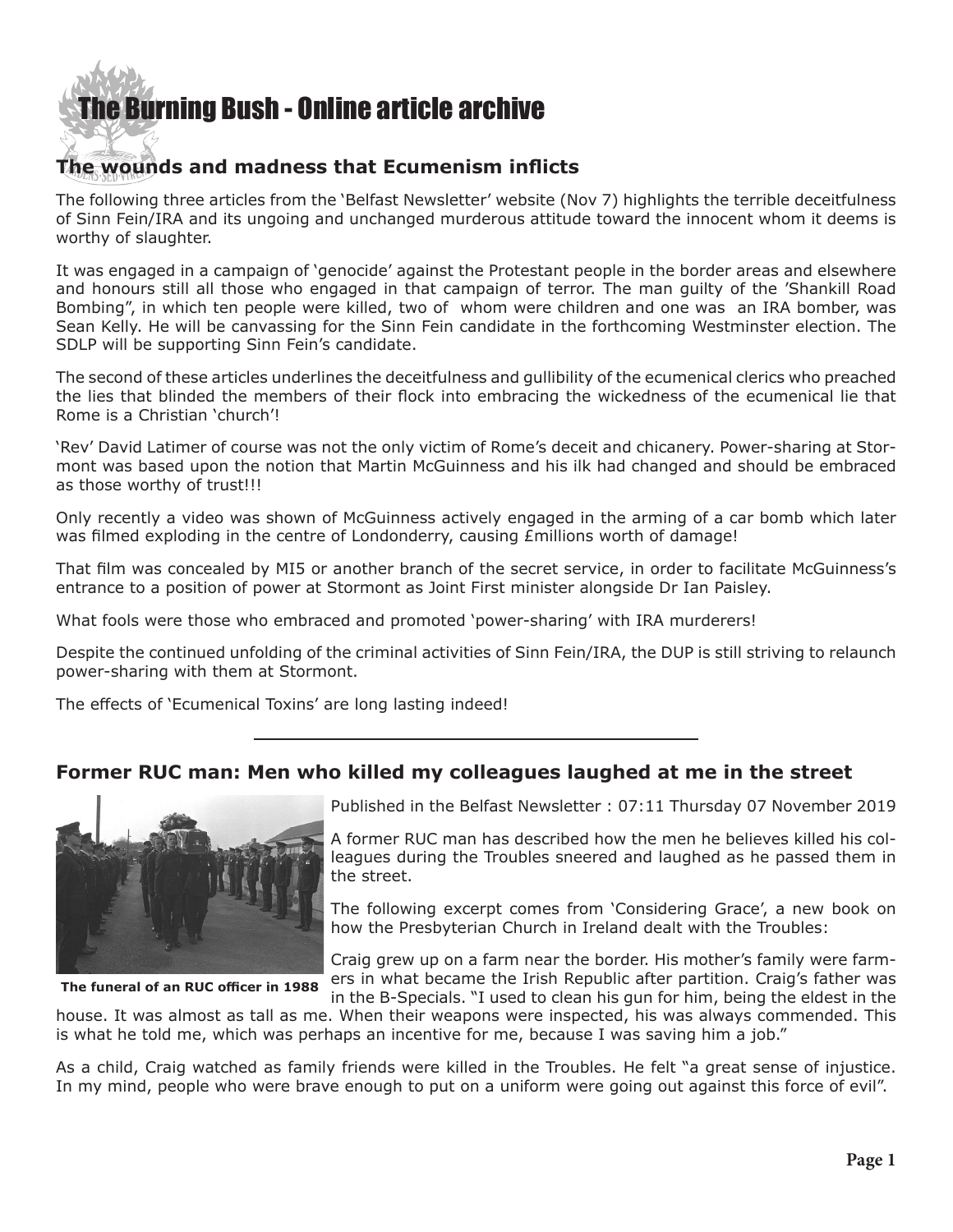

He joined the RUC. Early in his career, a colleague was murdered by a car bomb. "At the very impressionable age of twenty, I had the dubious job of carrying a comrade's coffin, hearing his two little daughters walking behind crying, 'Daddy, daddy'. I knew that more than half of their daddy's body mass was not in the coffin and that sand had been used to replicate the weight that wasn't there."

A few years later, Craig was travelling in an armoured car that struck a landmine.

"Later I became aware of the names of the people who were alleged to have been involved in the attempted murder of myself and my colleague. They have never answered on earth for what they have done. But with my Christian belief, I know that unless they fully repent, there is a day of judgement coming. That is the only solace I can draw."

Craig knows the identities of others who murdered his colleagues but have not faced prosecution. In one incident, colleagues were killed and maimed for life. Years later, Craig was walking down the street in his hometown when he passed the men he believed were responsible. "When they passed me, they sneered and looked me straight in the eyes and laughed. It was the defining moment in my life where I realised that there was no real justice in this world. Those men had been allowed to come back across the border without the fear of being lifted and put before a court."

Craig also believes that some Catholics tried to save the lives of police. He described receiving anonymous phone calls that warned them not to travel on certain roads at certain times. "On a human level, they were people who recognised we were not as bad as we were being portrayed. That helps me to be reassured that the milk of human kindness is within everyone."

There were Troubles-related bereavements in his congregation. Craig thought his minister "did an absolutely outstanding job, listening to people and making himself available. He conveyed the Biblical precepts by which we need to align ourselves".

For Craig, those Biblical precepts have translated into an openness to former enemies. "Someone asked me not that many years ago, if the then Deputy First Minister [Martin McGuinness] were to extend the hand of welcome to me, would I be able to shake it? I had to think about that for some time, knowing a little more information on the inside about his activities than the ordinary average person in the street. That is a moral question that did cause me some doubt initially. But if Her Majesty the Queen can shake him by the hand, well I would be a very poor person if I couldn't do likewise."

#### **Minister to tell story of friendship with Martin McGuinness despite congregation opposition**

Published in the Belfast Newsletter: 07:00 Thursday 07 November 2019



Presbyterian cleric has said he remains determined to tell the story of his friendship with Martin McGuinness despite "resistance" from his own congregation.

Rev David Latimer, of First Derry Presbyterian Church, is heading to the USA next week to promote his book 'A Leap of Faith' about his unlikely friendship with the late former IRA commander and deputy first minister.

Rev Latimer, who struck up his friendship with the late Sinn Fein figure after an appeal for help in bringing attacks against the church to an end more than 10 years ago, also spoke of his sup- First Derry Presbyterian Minister Rev David port for a `peace foundation' in memory of Mr McGuinness in an **Latimer with the late Martin McGuinnes**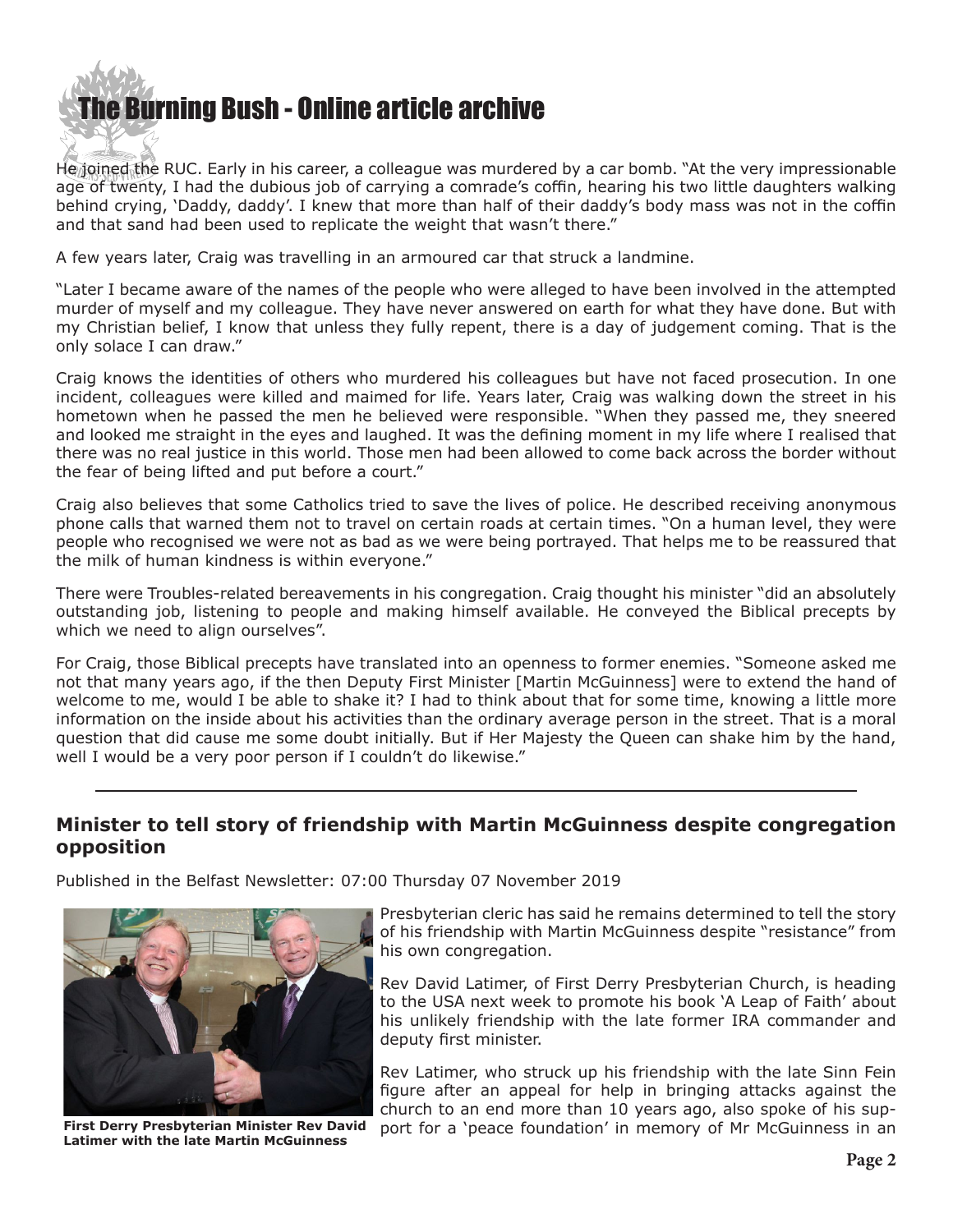

interview with the News Letter.

The former Army chaplain is soon going to tour New York and Boston to share his story.

Talking to the News Letter, the clergyman was frank about the resistance he has faced since striking up his relationship with the former IRA leader.

Asked how his kind words about Martin McGuinness might affect those who were victims of IRA violence, Rev Latimer said: "I am very conscious that there are hurting people throughout the country who view me with a wee bit of suspicion, and I have to accept that.

"There are people who hold different views of Martin than myself. I could never have believed I could have gotten to know the man I did if it were not for paint splashing on my church.

"Because I got to know him the way I did  $-$  we talked about everything, the painful things and the joyful things — if people could hear this story it could help them to see that regardless of where we start, stray or stumble in life, it's how we finish in life that counts. That's how it is with God as well."

He continued: "I would point people to Saint Paul, who was no angel in his early life — probably the OC of the stoning party that was responsible for the martyrdom of Stephen. We read that the cloaks of that stoning party were placed at the feet of Saint Paul. But Saint Paul had an encounter in his life and I'll tell you something  $-$  I got to know a man who also had an encounter.

"Yes, he was radicalised as a young fellow growing up in the Bogside and he never concealed the fact that he was in the IRA. But then his life continued and he took a movement away from guns to government and allowed Arlene Foster, the leader of the largest unionist party, to say at his death that Northern Ireland may never see another politician like Martin McGuinness. He was exceptional."

He added: "There is both support and resistance from both below and above in the church. Many clergy, I suppose, are cautious and they are cautious because they are wary of how their congregations might respond if they got too close to me. But that's okay. You can't have everybody with you. I have discovered, in the words of Barack Obama, that those who are for you outnumber those who are against you. I think we have to accept there is a range of views and hope that in the fullness of time there will be a softening."

Rev Latimer will visit the USA from November 13 to 21 to speak about his book.

#### **IRA Army Council still oversees Sinn Fein strategy - PSNI says 2015 assessment unchanged**



with unelected senior IRA figures at a <sup>Weapons</sup> and may engage in "isolated violence" including murder. **Mairtin O Muilleoir was quizzed at a public inquiry on his communications key time in the RHI saga**

Published in the Belfast Newsletter: 06:30 Thursday 07 November 2019

The PSNI says there has been "no change" since a 2015 assessment that the PIRA Army Council was still overseeing both Sinn Fein and the remaining structures of the terror organisation with an "over arching strategy".

A government report, published in 2015, concluded that the second largest political party in Northern Ireland continues to be overseen by the deadliest terror group of the Troubles, which although much reduced in scale and "committed to the peace process", still has "specific" departments and "regional command structures", gathers intelligence, retains

The PSNI affirmed the 2015 report which said the IRA oversees Sinn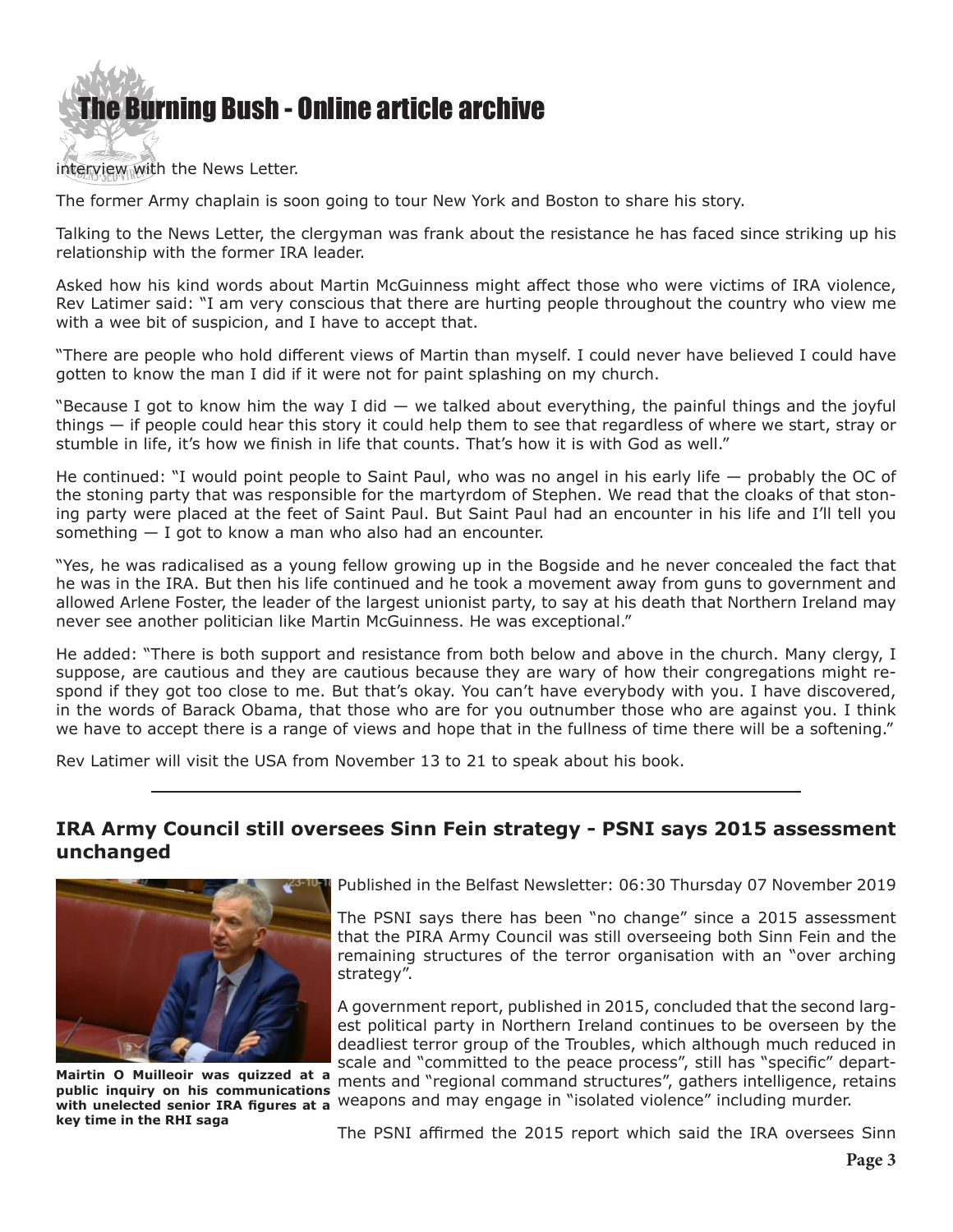# [The Bur](http://www.ivanfoster.net)ning Bush - Online article archive

Fein strategy, retains weapons and members are still engaged in 'isolated' violence

The PSNI affirmed the 2015 report which said the IRA oversees Sinn Fein strategy, retains weapons and members are still engaged in 'isolated' violence

The PSNI confirmed its current assessment to the News Letter after the latest paramilitary monitoring panel, the Independent Review Commission (IRC), in its latest report, detailed ongoing criminality by the UVF and UDA, but failed to even mention the IRA or the INLA.

Unionists and terror victims queried how the largest terror group of the Troubles - responsible for 1,800 murders - could have disappeared off the authorities' radar since the 2015 government assessment.

However, the PSNI apparently distanced itself from the IRC report in a statement issued to the News Letter last night.

"The IRC report is published independently by the Independent Review Commission and the PSNI does not determine the contents of the report," the PSNI said. "With regards to PIRA, there has been no change since the Paramilitary Assessment in 2015."

The fact that the PSNI has said that the 2015 assessment of PIRA is still relevant today, makes it all the more incomprehensible that the IRC failed to mention that organisation in its report.

UUP justice spokesman MLA Doug Beattie responded: "The fact that the PSNI has said that the 2015 assessment of PIRA is still relevant today, makes it all the more incomprehensible that the IRC failed to mention that organisation in its report."

Mr Beattie added: "Given the murderous history of the Provisional IRA, and the fact that the recent funerals of former members have been attended by firing parties, one would have expected it to be the subject of some scrutiny in any report. Its omission could be due to a number of factors, ranging from an oversight, to a deliberate and conscious decision to keep it out of the report due to the political sensitivities, given the IRA's links with Sinn Fein."

The government's Paramilitary Assessment in 2015 - prompted by the murder of Kevin McGuigan by members of the IRA - found that "PIRA members believe that the PAC [Provisional IRA Army Council] oversees both PIRA and Sinn Fein with an overarching strategy".

TUV leader Jim Allister asked why the IRC didn't raise questions about PIRA and why police didn't brief about it. He noted that Sam McBride's RHI book 'Burned' details "how at a key point in the saga then Sinn Fein Finance Minister Mairtín O Muilleoir was in contact with a former IRA 'Officer Commanding' and a man regarded as one of the most influential figures in the Provisionals."

The IRC responded that its role is to measure progress towards ending paramilitary activity and on related measures being implemented by the Executive, London and Dublin. "The IRC has no role in making assessments around security, and indeed has no expertise to make such assessments. Paramilitary assessment is a matter for the security authorities," it added.

But Sinn Fein firmly rejected the PSNI assessment. The party's MP Mickey Brady said: "The IRA is gone and not coming back. The focus of unionist politicians should be on bringing an end to the extortion, prostitution, drug-dealing, widespread intimidation and murders carried out by active loyalist paramilitary groups.

"Instead of cosying up to these group for electoral pacts, they should unequivocally condemn these threats and call for these groups to disband immediately."

Loyalist Jamie Bryson has joined unionist politicians in querying why the IRA was not mentioned in the report by paramilitary reporting panel, the Independent Reporting Commission, this week.